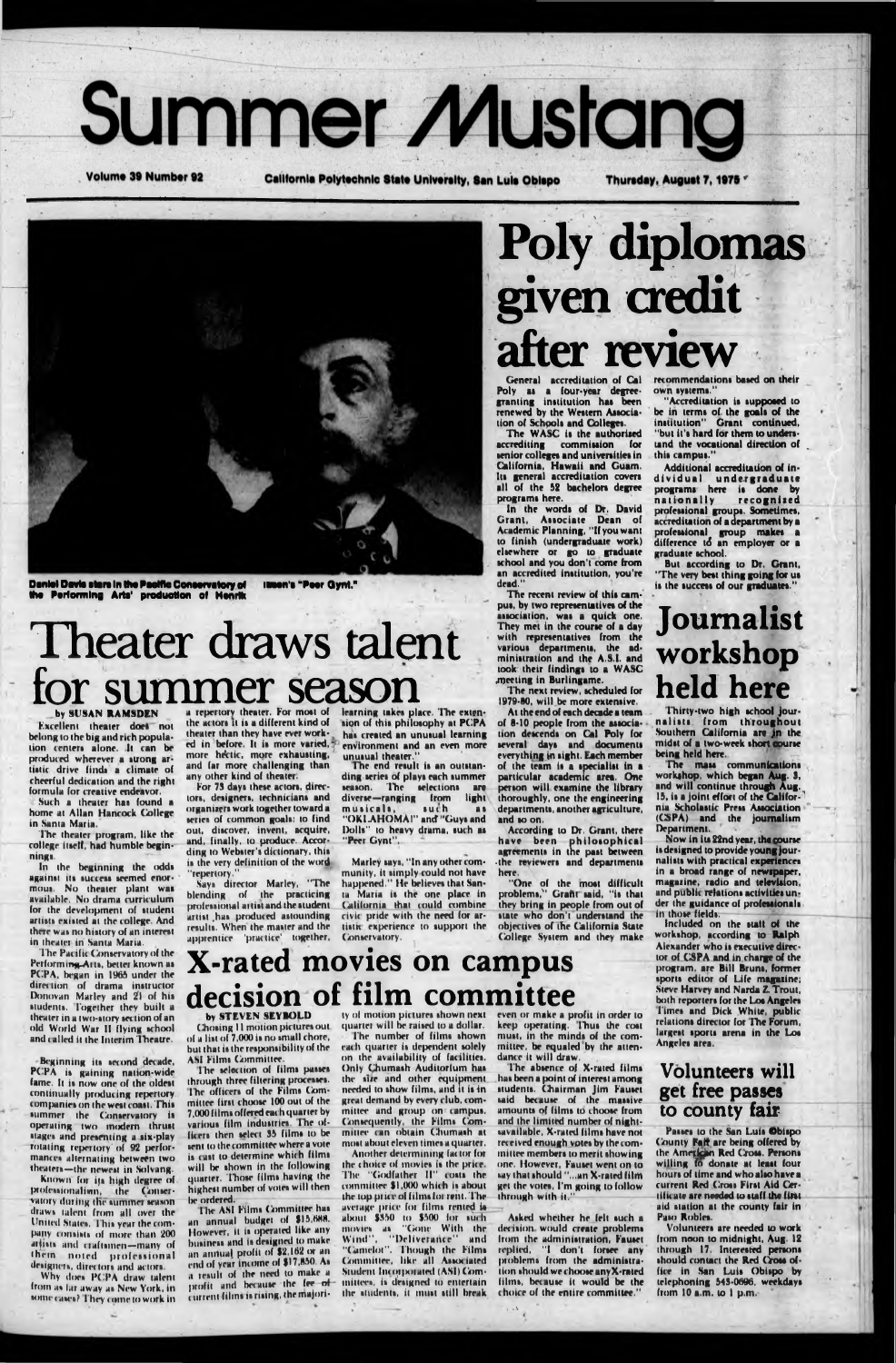The diabetic cannot eat sugar. His body won't metabolise it properly. I take alcohol into my

iated with Reader's Digest Fund and<br>Francisco Examiner Bonefit Fund.<br>Iber California Intercollegiate Press

DISCLAIMER: Advertising material<br>printed herein solely for information at or verification of such com<br>ventures by the Associate ventures by the Associated<br>by the Associated<br>i. Inc. or the California

nts, Inc. or the California<br>chnic State University, San Luis<br>o. Office room 226, Graphic Arts<br>hed, five times a week during the<br>hed, five times a week during the<br>year except holidays and exam<br>a by the Associated Students, the views of the writers and do not<br>hecesarily represent the opinions of the<br>security represent the opinions of the<br>haff, or views of the Associated Students<br>inc., nor official opinion:

metabolise it right. My thinking becomes cluttered. My speech becomes incoherent. And more especially. 1 think, psychologically I just do an about face and become another type of person, a person I don't want to be anymore," Jay explained.

# Alcoholism: no. 1 drug problem

#### **by LYNN JENNINGS**

Jay is an alcoholic. He is also a. »indent, and hat been at Cal Poly for the past three years. Jay discovered hit alcoholism about nine months ago and hat been on a program of recovery ever since.

Alcoholism frequently is referred to in*f* the media as "the number one drug problem." It is a disease much like **diabetes** or hypoglycemia, and can be fatal if not treated.

> Although many people can be "heavy drinkers" for much of their lives, they are not necessarily alcoholic. But those who are, often go for years without realiz

ficult to live with an alcoholic, bet ause of this.

"I became hypercritical. I wouldn't get physically violent, bui l'd grt very abusive in my language. I became obnoxious,<br>grossly obnoxious. I obnoxious.

While the physical and psychological effects of alcohol on the alcoholic are painfully destructive, the individual cannot do without the drug. He or the is addicted. Dr. Billy Mounts, of the Cal Poly Health Center describes it as a physical and emotional habituation. The alcoholic is "one who is controlled by alcohol instead of the opposite, and is emasculated by using it," Dr. Mounu said.

 $s$ uicide. He admits that it is dif- becume defensive about what  $\parallel$ and that lamilies are pften broken .belligerent, stuff like that," he was doing. I was hostile, »aid.

system and my body doesn't ing it or don't admit it because of certain moral implications. "The idea of it being a disease, at first I didn't buy it. I thought it was a moral thing. I really did. I thought I was a moral leper," said **Jay,**

A survey taken by Michael Looney of the Health Center Mental Health team showed that 57 per cent of the respondents who drink do so because of "sociability." Indeed, many social functions revolve around drinking. One young woman said she could no longer feel comfortable with her drinking friends, because "they think I'm strange because I don't drink."



The effects of Jay's disease oner brought him to the brink of



f

**«** *"Horn* **doesn't this beat doin' homework? OPEN 8UNDAYS WE HYDRACAL Plaster Hobby House Statuary Wall Decor Lampa Plantare 2181 South Broad 8treet San Lula Oblepo, Cel. 93401 1045 Qrand Ave. Arroyo Grande Ruth Swanson (806)544-4819 SI DEWALK SURFERS**

**by Road Rider**

Dr. Mounts said the Health Center staff treated 12 cases of alconol-related accidents and injuries during Poly Royal weekend and that three or four cases each weekend during the academic year are not uncommon.

The Health Center now has an alcohol abuse program. During the summer, any student who needs help can go to the Health **Center,** Monday through Friday, 8 to 5 p.m. There he or she can receive counseling from the nurse on duty, and dorton are on call. In addition, the program now has a drug called Antabuse. The student must not drink for 72 hours, then can take a pill daily wjth the assurance that if he takes a drink, he will become violently ill.

The alcoholic's view of Antabuse is not one of complete trust.

Jay said, "The minute you take away the Antabuse, the threat is gone. There's nothing wrong with it. But I think there's more to the. problem of alcoholism than just the drinking itself."

Dr. Mounts said that Antabuse is not a cure (or the alcoholir, and that those using Antabuse could profit from Alcoholics Anonymous or some other program.

Jay said his program has helped him to be more aware of himself.

"I have become able to be totally honest with myself." He believes that is the first step to recovery.

#### Cuesta offering training classes

Cuesta College is now offering C.E.T.A. (Comprehensive Fmployment and Training Art) otc upational training programs to eligible people in the San Luis Obispo County.

An auto body and fender repair t lass and a home heaMP aide program are starting immediately at the college. Available spare is limited and interested persons are urged to inquire immediately.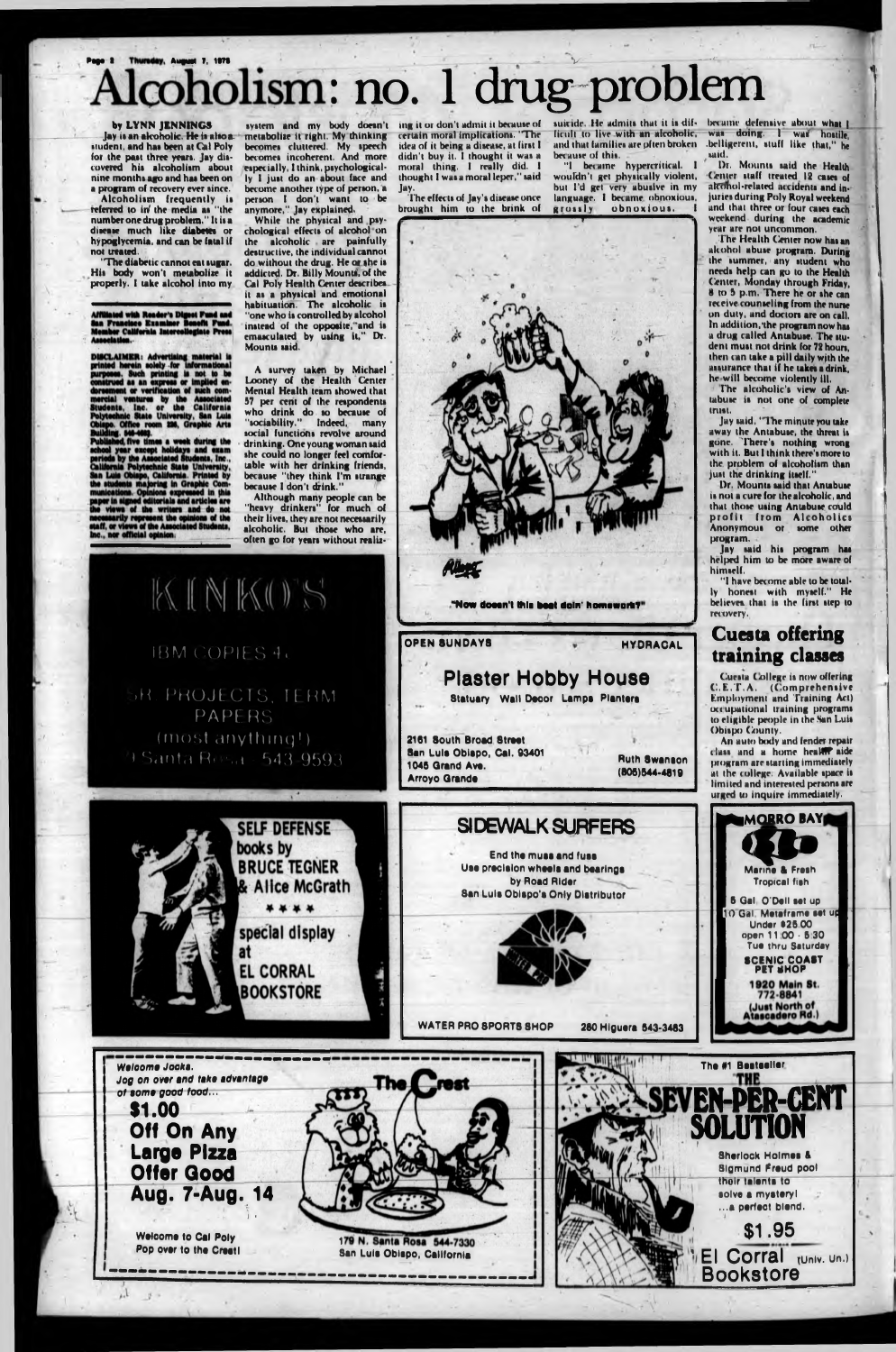#### by SUSAN RAMSDEN

Inserts on the dinner table bees, grasshoppers and termites in every course from toup to nuts may be an aniwer to the worldwide problem of malnutrilion and starvation.

At least that is the view of a Cal Poly senior in home economics,

Carol Miller, 26, of Grover City is completing the final stages of her senior project, entitled "Introducing Insects into the American Diet." In her unique project Mrs. Miller has developed gourmet recipes using these three insects.

. Says, Mrs. Miller, "The main problem is the cultural aversion to eating insects. It seems to be indigenous to industrial societies. When most people think of eating insects, they think of it as a novelty or as being barbaric. They don't take it seriously.

- What is so unusual about eating bees and grasshoppers? Epicures have been chocolatecoating them for years.

In our society, Mrs. Miller says, we are taught from childhood that insects are useless nuisances. .She says, "People think I'm kinda wacky for getting into this (study)."

Mrs. Miller's thesis is unique in that it is a serious proposal to Americans, as well as those of less affluent nations, to begin using insects ip their everyday dieu.

## Bugs for dinner a nutritious meal

| OF A |  |  |  |
|------|--|--|--|
|      |  |  |  |
|      |  |  |  |

**Thursday, August 7, 1875** reactions to shellfish probably will be allergic .to most insects.

Mrs. Miller, who now relishes insect dishes, admits: "Insects used to freak me out."

Four years ago, determined to rid herself of her aversion, she look an entomology course. She not only learned to respect the little creepy-crawlies, but began to develop a strong interest in working with them. When it tame\*time for her to choose a «uhjeetjor her senior project, it seemed only natural to combine

Mrs. Miller, who will eat almost any insect, admits that some do have a bad aroma, taste, or "mouth feel" when presented in their most commonly eaten forms. Her recipes attempt to disguise any of these undesirable qualities.

."I tried a pseudo-gourmet approach, developing recipes with wide appeal, general acceptance, and ease in preparation," the says. "It's important for people to think they're eating something special and, also, that they can prepare it themselves. With my recipes I was hoping to set a new pathway."

**NEEDA MAILING ADDRE88? CAN'T GET A P.O. BOX? You oso gst your mall at BOOK HAVEN** 

Insects were incorporated into already-existing recipes as a protein supplement. Mrs. Miller says she feels that is how they can most practically be used. "They can't<br>be used as a total protein subused as a total protein substitute in our diet. It's a little bit too far off. There's no way that

(continued on page 4)

"Entomophagy", the eating of inserts, is a new and relatively unexplored field. According to Mrs. Miller, there,have been no in-depth studies dohe on cooking or eating insects, or any of the related nutritional aspects.

Mrs. Miller says that insects could very well have been America's original soul food as they were found in the diets of the Digger, Modoc and Pitt River Indian tribes. She says jokingly, "If people really want to get into the spirit of the bicentennial, a patriotic gesture would be to eat insects."

Why eat insects? Says Mrs. Miller. "Good nutrition is a matter of both the quality and quantity of the food supply. With ty." While beef's protein is only 15 to 20 per cent, termites are 40 grasshoppers are 60 per cent pro-

In addition to their nutritional advantages, insects have the benefit of being profilic and easily adapuble to almost any climate. Therefore, they could be cultivated wherever they are needed.

Mrs. Miller hat specific reasons for choosing the three insects she worked with. Bees were chosen because they are readily available as they are raised commercially. Also, they are easily accessible. from their hives.

She wanted to develop recipes for an insect that could that could be foraged easily. She chose termites, and then ironically had to retort to getting hers from an exterminator because she could not find any.

ed in mårkets.



Are there any non-edible insects? Mrs. Miller says one. researcher told her to avoid stink bugs which he confirmed "taste like they smell." She, also, says that people who have allergic